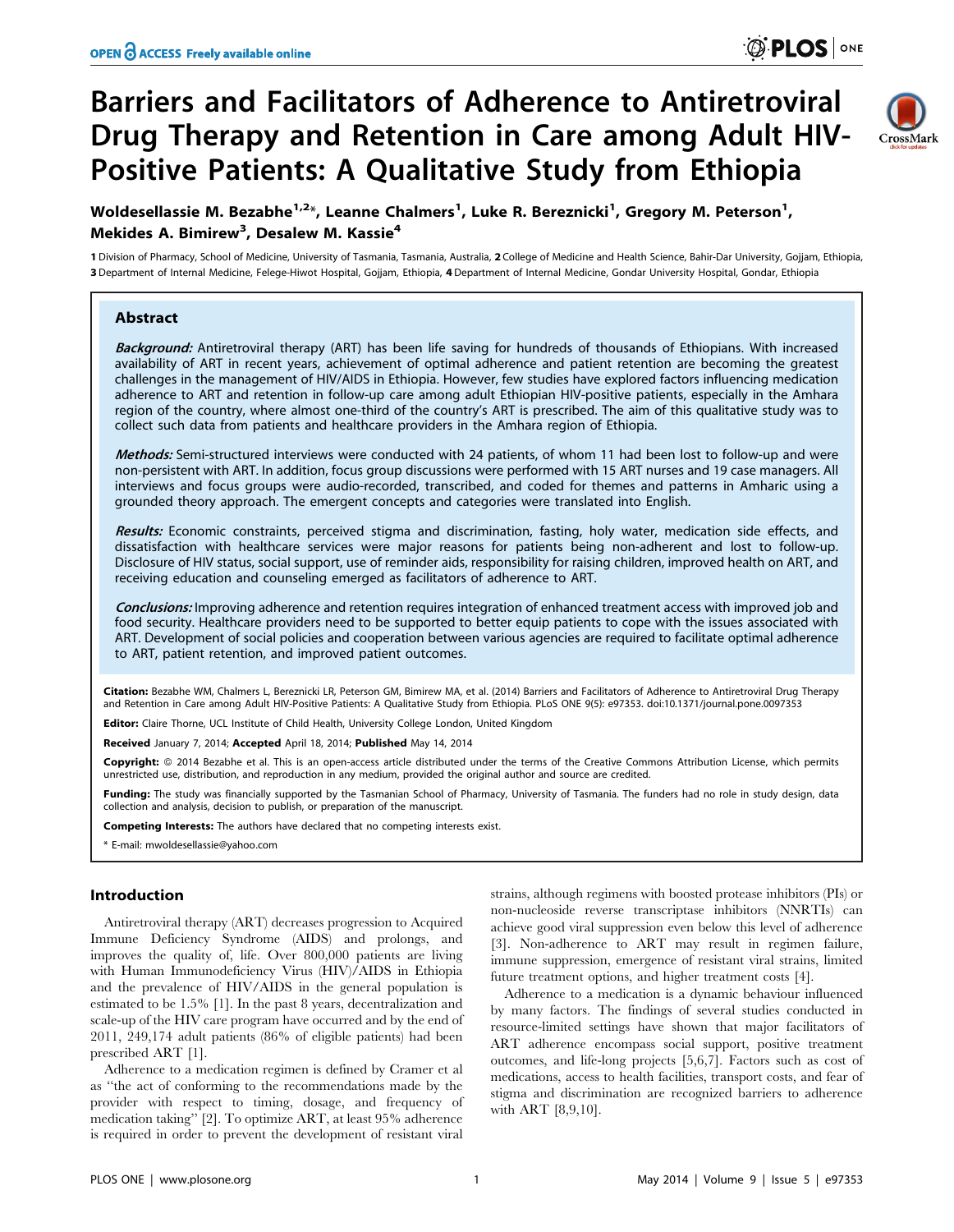To our knowledge, only three qualitative studies have attempted to identify factors that influence adherence to ART in adult patients with HIV/AIDS in the Ethiopian setting. Financial constraints, distance to ART clinics, patient load, patients' beliefs, and alcohol and drug use were identified as barriers to retention in the Ethiopian healthcare setting [13,14,15]. Previous studies have mainly focused on exploring factors influencing patient retention at the healthcare level and were limited in their ability to identify barriers to, and facilitators of, medication adherence at the individual level. Moreover, none of these studies were performed in the Amhara region of Ethiopia, where 31.7% of the country's ART usage occurs [16]. The region is home to 20 million people, of whom more than 91% are Amhara and about 80% are Orthodox Christians [17]. This study sought to examine the enablers and barriers to medication adherence to ART, including reasons for patients being lost to follow-up, in the Amhara region of Ethiopia.

## Methods

# Study Setting

This study was carried out at Felege-Hiwot Hospital and Gondar University Hospital, Northwest Ethiopia. Each hospital serves a catchment area of 5 million people. In 2005, when free ART was launched in the country, both hospitals began to offer ART. The numbers of patients receiving ART were 4,378 and 6,265, in Gondar University Hospital and Felege-Hiwot Hospital, respectively, at the time of data collection.

Adult patients with HIV-infection and CD4 count less than or equal to 350 cells/mm<sup>3</sup> regardless of the clinical symptoms, or with any symptoms indicating a WHO clinical stage of 3 or 4, irrespective of CD4 count, are eligible to start ART. At both hospitals, specific ART nurses provide counseling to patients diagnosed as HIV-positive before and after ART initiation, while the physicians working in the ART clinics initiate ART medication based on patients' clinical and laboratory findings. Nurses are also responsible for assessing patients' progress at regular appointments in ART clinics, every month for the initial six months and every three months thereafter. If patients have any complaints, such as opportunistic infections (OIs) and drug side effects, the nurses refer patients to the physician to receive treatment. Furthermore, the study clinics have a peer support program staffed with case managers who themselves take ART. ART nurses refer patients to case managers for adherence counseling and management of ART risk factors. Case managers are certified care providers responsible for managing ART risk factors and locating patients lost to follow-up. They carry out a programmed outreach service to track patients who have been lost to follow-up and are not reachable by phone, and to provide onsite community support.

# Inclusion/Exclusion Criteria

Adult patients  $(\geq 18$  years old) who had been receiving ART in the study clinics for at least a month and could provide informed consent in Amharic were eligible for the interviews. All ART nurses and case managers who had been working in the ART clinics for at least 6 months were invited to participate in the focus group discussions.

# Recruitment and Sampling

ART nurses and case managers aware of patients' treatment histories, supplemented by checking of patients' medical records, helped to identify and recruit possible participants into the study. The recruitment of patients continued until information saturation was achieved. Research pharmacists working across the two sites invited all ART nurses and case managers to participate.

#### Ethics Statement

The Tasmanian Social Sciences Human Research Ethics Committee, University of Tasmania, Australia, and College of Medicine and Health Science Ethics committee, Bahir-Dar University, Ethiopia, approved this study. Patient interviews were conducted in private rooms where patients felt safe and stress-free. Focus group discussions were conducted in hospital auditoriums. Focus group participants were required to maintain the confidentiality of the identities of other participants and the content of the discussion. Participants were told either to remove themselves from the room or ask the interviewer to move the interview in another direction if they felt distress during the interview. The purpose of the study was explained to all participants using standard information statements, and written informed consent was obtained before participation. At the end of the session, the participants received 150 birr ( $\sim$  \$ 7 USD) as compensation for their time and transportation costs. Patients who disclosed nonadherence during interview were referred to case managers in ART clinics for possible intervention. Personal or identifying information was not retained within the transcripts.

# Data Collection

Data were collected from 22 February 2013 to 12 July 2013 using semi-structured interview and focus group discussion guides with patients and healthcare providers. The guides were designed to elicit information from the patients' and healthcare providers' points of view based on their experience with HIV medication, including factors that facilitate or constrain adherence to HIV medication and reasons for loss to follow-up. Consistent with an inductive approach, guides were updated continuously based on the results of the ongoing data analysis before the next interview or focus group discussion. A trained research pharmacist conducted the interviews and focus groups in the local language, Amharic. Comprehensive notes were taken throughout and after interviews and focus groups, and all sessions were audio-recorded. Participants decided on the times and the locations of the individual interviews. Data were stored in a locked cabinet in locked facilities in the College of Medicine and Health Sciences at the Bahir-Dar University. All electronic records were stored on a secure, password-protected, server at the University of Tasmania. Researchers were able access the data whenever required. Data will be destroyed 5 years following publication. Paper data will be securely shredded and electronic data will be erased at this time.

## Data Preparation

Upon completion of each focus group and interview, the research pharmacist produced a complete transcript in Amharic. The transcribed data were read and reviewed to ensure understanding and then compared with the original audio-records for accuracy. The study data were established from the transcripts.

#### Data Analysis

Analysis of data aimed to describe the barriers to, and facilitators of, adherence to ART including the possible reasons of patients for missing appointments and/or being lost to follow-up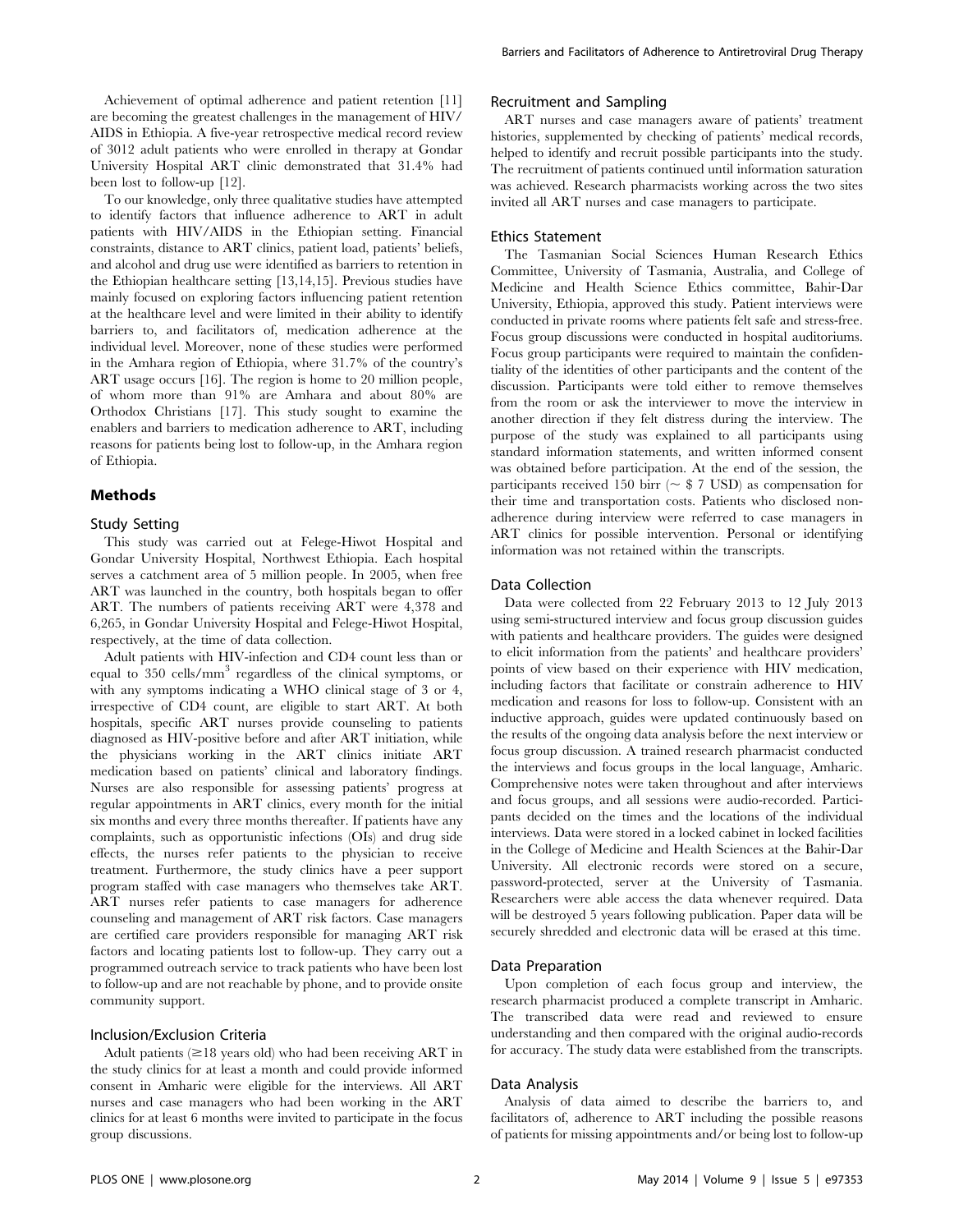at ART clinics. A grounded theory approach was used for analysing the data [18]. The process of data analysis was as shown in figure 1. The documents in Amharic were uploaded into NVivo (QSR, Cambridge, MA) and textual data were coded into themes inductively. Two coders (the research pharmacist and a general practitioner) performed the coding separately and differences were resolved with discussion. Focus groups and interviews were coded and analysed separately, and matched for common themes. The key findings were illustrated by selecting representative quotes.

Two bilingual translators translated emerging concepts and categories into English. The two translators discussed their differences and developed a single English version. A third person translated the final English version back into Amharic. A committee, consisting of an expert in English, a pharmacologist, an expert qualitative researcher and the research pharmacist, settled issues of conceptual equivalence and use of words between concepts and categories in Amharic and the final English version.

## Results

#### Study Participants

Twenty-four patients, 15 nurses, and 19 case managers participated in this study. Forty-four face-to-face interviews and 6 focus group discussion sessions were conducted across the two sites.

## Characteristics of Study Participants

Patients. The mean age of the patients was 36 years. Half of those who participated were women. Less than half (41%) were married or living with a partner, and 58% had primary school or no education. Approximately half (46%) had been lost to follow-up and returned to the ART clinics either through tracking or on their own. The remaining patients were on follow-up; of these, 69% never missed appointments and 31% missed appointments frequently.

Healthcare Providers. Approximately two-thirds (65%) of healthcare providers were women. The mean age of the healthcare providers was 32 years. Forty-four percent were nurses and the rest were case managers.



Figure 1. Data Analysis in Generating Grounded Theory. doi:10.1371/journal.pone.0097353.g001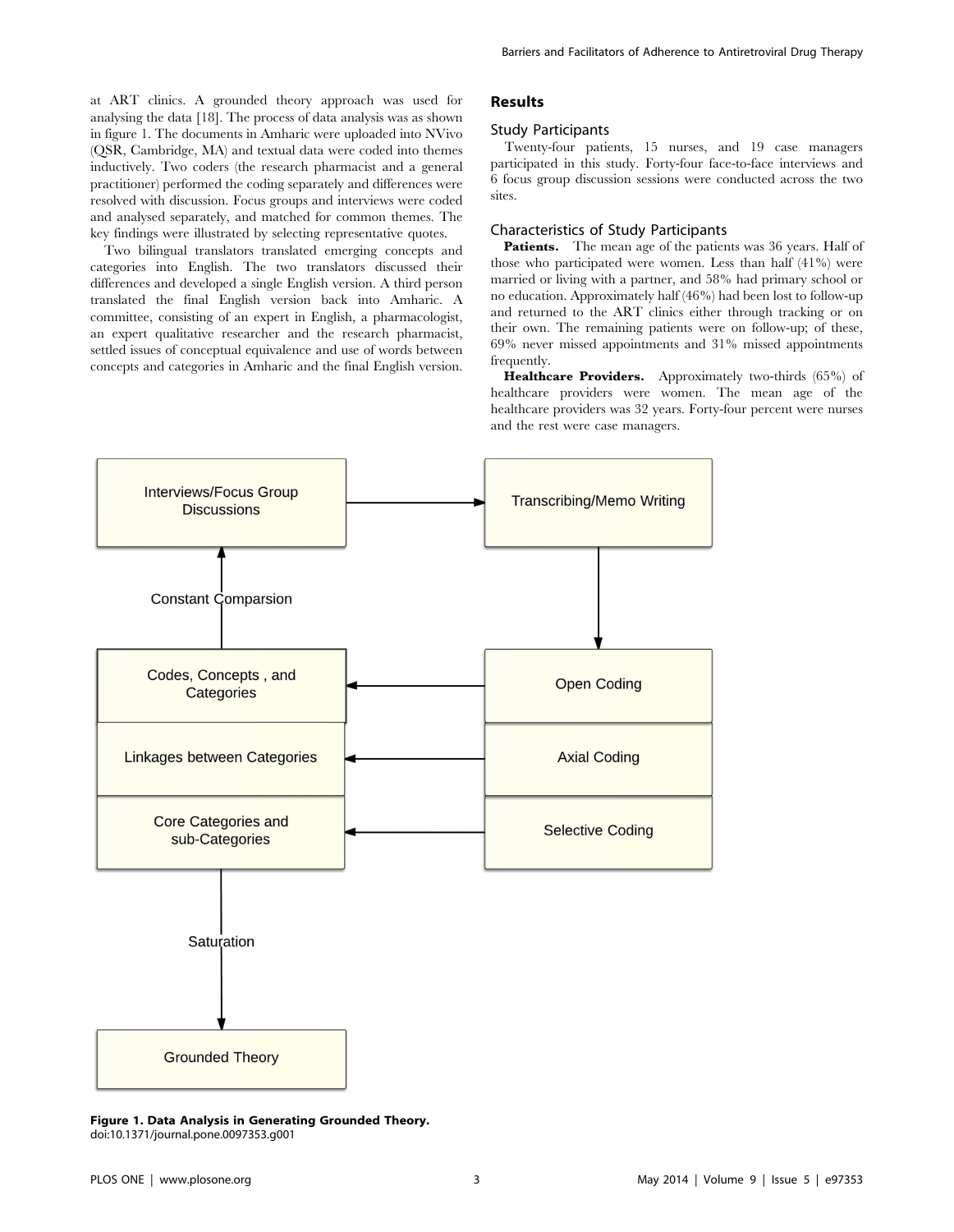Table 1. List of emergent themes that influence adherence to ART and retention in follow-up care.

| <b>Themes</b>                         | <b>Adherence facilitators</b> | <b>Adherence barriers</b> | Factors influencing loss to follow-up |
|---------------------------------------|-------------------------------|---------------------------|---------------------------------------|
| <b>Theme I: Patient-Related</b>       |                               |                           |                                       |
| • Economic constraints                |                               | ✓                         | ✓                                     |
| • Disclosure and social support       | $\checkmark$                  |                           |                                       |
| • Reminders                           | ✓                             |                           |                                       |
| • Stigma and discrimination           |                               | ✓                         | $\checkmark$                          |
| • Responsibility for raising children | ✓                             |                           |                                       |
| • Religious rituals                   |                               |                           |                                       |
| •Fasting                              |                               | ✓                         |                                       |
| . Being baptized with holy water      |                               |                           | $\checkmark$                          |
| • Belief of being cured from HIV/AIDS |                               |                           | ✓                                     |
| Theme II: Healthcare Service-Related  |                               |                           |                                       |
| • Counselling and education           | ✓                             |                           |                                       |
| • Fatigue of healthcare providers     |                               | ✓                         |                                       |
| • Poor medical record handling        |                               | ✓                         |                                       |
| • Unavailability of office            |                               | ✓                         |                                       |
| • No service at weekends              |                               | ✓                         |                                       |
| <b>Theme III: Medication-Related</b>  |                               |                           |                                       |
| • Experiencing improved health on ART | $\checkmark$                  |                           |                                       |
| • Adverse effects                     |                               | ✓                         | ✓                                     |

doi:10.1371/journal.pone.0097353.t001

## Themes and Categories

The themes that emerged were classified as patient-related, healthcare service-related, and medication-related. Each theme was classified into categories as presented below and shown in table 1.

## Theme I: Patient-Related Factors

Patient-related factors such as economic constraints, disclosure of HIV status, social support, use of reminder tools, stigma and discrimination, responsibility to raise children, and religious rituals were the most significant determinants of adherence and loss to follow-up.

#### Category I: Economic Constraints

Individual interviews and focus groups indicated that movement for seeking employment and food insecurity impaired adherence to ART amongst patients with HIV/AIDS who had started ART. Almost all patients (11 of 12) who had been lost to follow-up were unemployed, daily laborers or waiters working at a low wage rate. They moved from one part of the country to another part of the country searching for a job. Lack of money for transport, unavailability of nearby ART clinic services, and language and communication barriers prevented such patients from remaining in care.

I went to Humera to find a job. I got one time a refill from Humera Hospital. After a while, I crossed the Sudan border with friends. I worked in the farm in a jungle for 2 months. I do not speak the Arabic language (so) I was not able to refill my medicine. On the way back to Ethiopia with friends, looters took all  $(my)$  money including  $(my)$  ART user identification card. Because of this, I missed my medication for about three months. (26 years, male, patient, casual worker, 008)

To get a job, patients usually move to remote areas where they cannot get access to ART. For instance, those who went to Sudan did not get the treatment there and were lost to follow-up for long period of time. (28 years, female, nurse, FG5)

Patients with HIV/AIDS reported reduced physical strength, especially in the initial phase of ART, and were only able to tolerate reduced work hours. Some patients generated a minimal monthly income not sufficient to cover the costs of their basic needs, including food. Thus, unavailability of food hindered patients from taking their HIV medications. Some of the patients, being dependent on the food supply from ART clinics, left their pill bottles with the nurses when they did not receive their food ration from the clinic. Some others patients believed that they had to consume costly food items to take their HIV medications.

Previously, I was getting (an) additional nutrition supply, plumpy nut, for free from the ART clinic. But the other day, the nurse told me that she would not give it to me anymore. When I heard this, I felt angry and left the medication bottle on the nurse's desk and went away from the clinic. Due to this  $I$  did not take pills for five days. (33 years, male, patient, jobless, 007)

When Non-Governmental Organizations (NGOs) stopped food donations, patients complain about continuing ART. Some of them are even lost to follow-up because of the unavailability of food. (32 years, female, case manager, FG3).

Most people do not have an idea that the medication can be taken eating any food available. They do not know that they can prepare the available food in the house with proper hygiene. They think the medicine will be harmful if they do not eat an expensive diet such as meat and eggs. (30 years, female, case manager, FG3)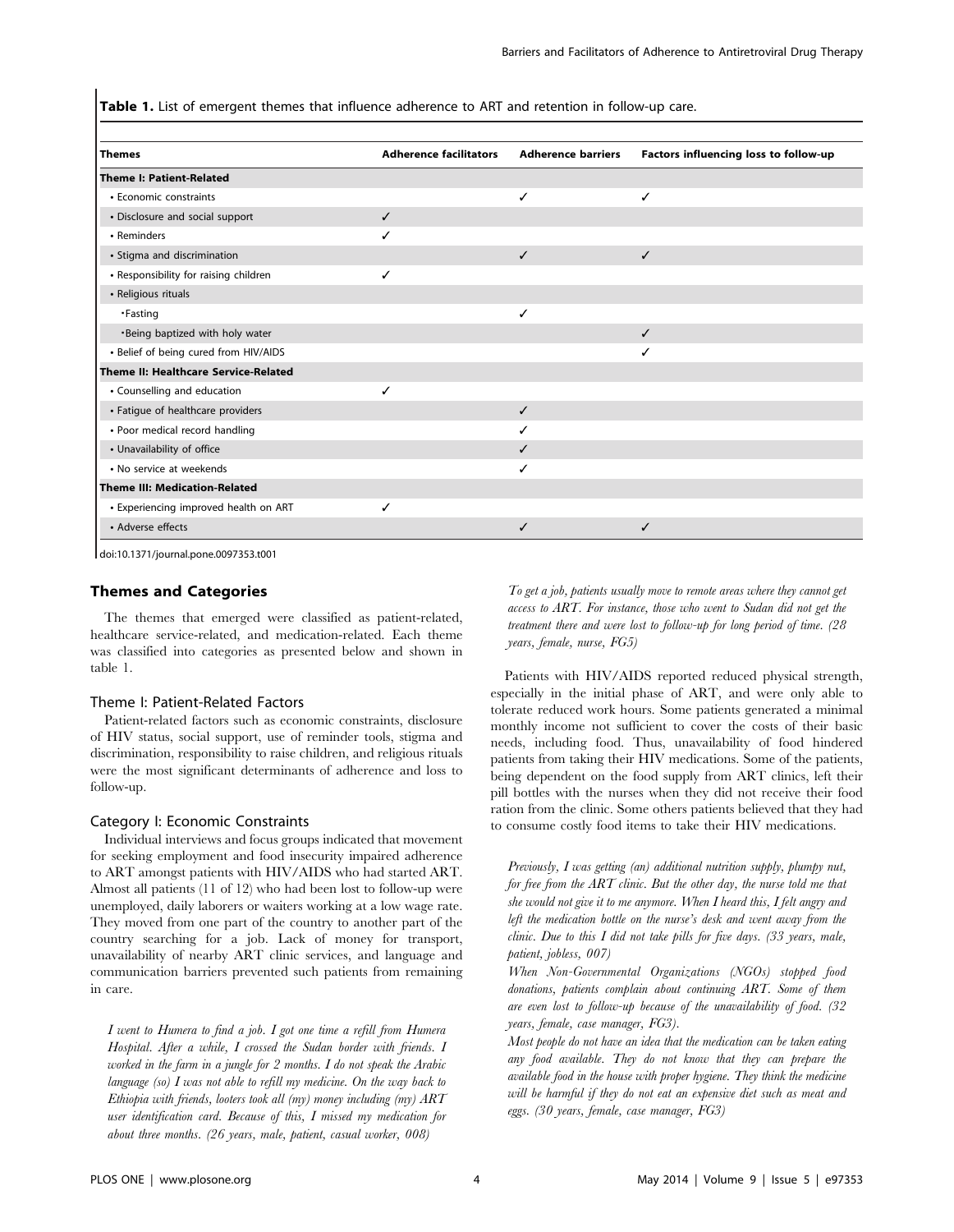Category II: Disclosure of HIV Status and Social Support Both interview and focus group participants most frequently cited that disclosure of their HIV status to friends, family and neighbors was a facilitator of adherence. Patients who disclosed their HIV status to relatives and close friends did not fear stigma

and discrimination to obtain and take drugs.

I have no problem of disclosing my (HIV) status to my family, friends, and others. When I usually introduce myself, I often tell them that I am living with HIV… this helped me to take the pills regularly, without any anxiety, and to recover from my illness as well. (35 years, female, patient, librarian, 015)

Many patients told me that disclosure of their status to neighbors and community helped them to take pills properly. (26 years, female, nurse, FG4)

Disclosing one's HIV status was found to be essential for receiving social support. Reminders to take pills, cover for transportation and food costs, and emotional backing were commonly reported. The most important way that patients received support was in reminders regarding the time they took pills. Patients received support usually from their partner, who himself/herself was also on ART, and/or children who were living with them. Experienced ART nurses and case managers noticed that transport and food support from NGOs had improved patients' attendance at ART clinics.

Sometimes when I feel fatigued, am busy with work or sleep at dose time my children remind me to take the pills. They bring me a glass of water and the medication bottle. (36 years, female, patient, casual worker, 004)

Aids from NGOs such as getting cooking oil, wheat, and soap until HIV patients recover from their illness and support themselves is one facilitator for adherence to ART. (46 years, male, case manager, FG1)

## Category III: Stigma and Discrimination

Patients and healthcare providers frequently mentioned that stigma and discrimination caused patients trouble in taking, obtaining, and keeping medications. Patients described how they would avoid taking pills in front of others, including family members who did not know their HIV status.

I used to miss pills many times… because people were with me. The guy with me did not know my HIV status. I worry what people think about me if they know about my status while I am taking pills in front of them. (25 years, female, patient, waitress, 020)

Only my mother knows about my HIV status... I fear stigma and discrimination if other family members noticed me taking the pills. (20 years, female, patient, waitress, 006)

Patients also preferred to attend treatment in clinics far away from home to avoid disclosure of their HIV status to their community members.

Fearing disclosure in their residential area…. patients attend ART from Gondar when they have access to it in Bahir-Dar and vice versa. That creates a challenge for patients in picking up their medicine later. (23 years, male, nurse, FG1)

Lack of privacy was a particular challenge for patients working in a private home or organization. Half of the patients were parttime workers, daily laborers or waiters. These patients were forced to work at a low wage rate for long hours to cover their living costs in places where their privacy could not be maintained. They had problems with finding a place to keep and take their medications; they thought that they had to hide their pills from employers and colleagues. Patients felt that they might be dismissed from their job if employers learned of their status.

If the employer learns that  $I$  am living with  $HIV...$  I fear to be sacked from my job. (26 years, female, patient, casual worker, 019)

When I asked my patient, how she was taking her pills? Whether she kept her time or not… she told me that she is a daily laborer baking injera and abshilo in other people's houses. If employers learn that she is living with HIV and taking the pills they would stop her working with them. She used to take pills only when they went away from her and she was alone. As the result she does not take her pills on time. (45 years, female, nurse, FG5)

I was working as a cooker in a cement factory compound for Indian employees. For some time,  $I$  was taking the pills hiding myself (so as) not to be noticed by anyone. But, later, I became worried thinking that if they knew my status, they might dismiss me from my job. Then I stopped taking the pills. (27 years, female, patient, cohabiting, 018)

## Category IV: Responsibility for Raising Children

Patients' commitment to raise and educate their children facilitated medication taking. Patients with HIV were at the peak of their reproductive lives; 14 out of 24 (mean age 36) had dependent children. They fear passing away with AIDS, leaving their children as orphans. Of 14 patients who were living with their children, 9 were found to be adherent by their ART nurses.

… I have a boy born free of the virus. As long as I am alive, I wish to see him achieving better opportunities. If  $I$  am not taking the medication properly or abandoned it altogether, I am ruining his chance. (35 years, male, patient, self-employed, 002)

Patients usually say that if they are not alive, it is difficult to imagine the survival of their children. They told me that the medicine kept them healthy to work and help their children to achieve a better future. (35 years, male, nurse, FG5)

# Category V: Reminders

manager, FG6)

Patients frequently mentioned that setting alarms on watches or mobile phones helped them to remember to take their pills. Seven respondents said they set alarms on their mobile phones or watches. Providers also stressed the benefit of reminders in avoiding pill missing due to hectic daily activity.

To take my pills on time,  $I$  set a reminder on my mobile phone...it reminds me of the time of my medication even when I forget it. (41 years, male, patient, casual worker, 016) Especially use of mobile phones or watch alarm tones is more sustainable for not forgetting taking pills. (27 years, female, case

Although electronic reminder tools have the aforementioned advantages, some patients did not have their own mobile phone or watch, and some others were too illiterate to use these reminder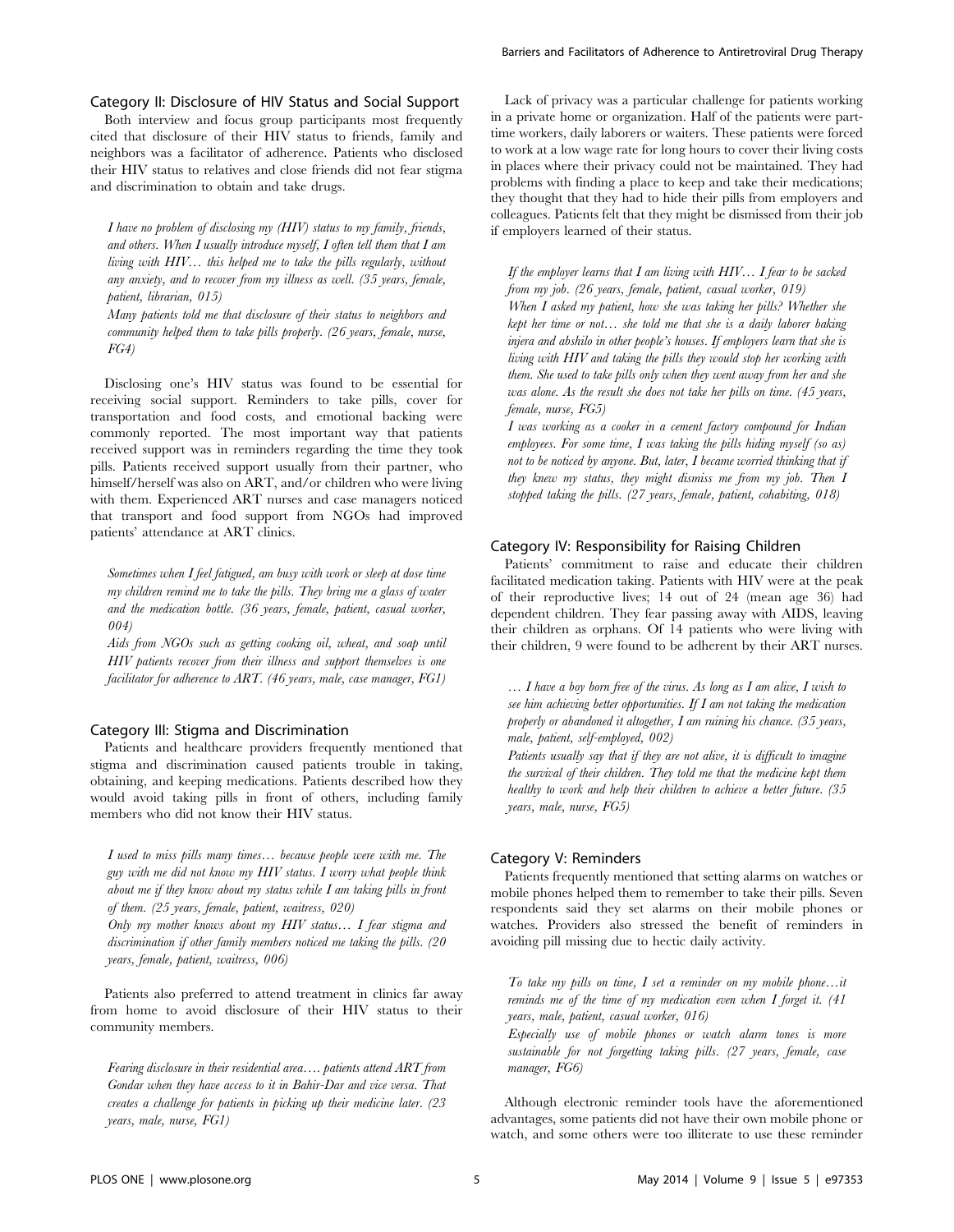I take pills whenever I hear Allah Akbar. (26 years, male, patient, casual worker, 008)

I have an old lady customer who is too illiterate to read a watch and who has no family or relatives living with her…she usually takes her pills looking at students going to school in the morning. (33 years, male, nurse, FG5)

## Category VI: Religious Rituals

Religious rituals like fasting and holy water were found to influence medication taking. Both Ethiopian Orthodox Christian followers and Muslims have several fasting days and seasons within a year.

Sub-category I: Fasting. During fasting seasons, some patients did not take their medications properly.

I take the morning dose at midday during fasting since I have to wait without any meal until midday. (38 years, female, patient, secretary, 023)

(Orthodox Christian) patients have a strong attitude towards fasting and become late in taking pills on Friday and Wednesday or in any fasting season. Patients take the morning dose at 12 am. (52 years, male, case manager, FG3)

During Ramadan, I only take the evening dose. It is impossible to take the morning dose as we eat during the nighttime. (38 years, male, patient, driver, 024)

During Ramadan some Muslims do not take the daytime dose. They only take the evening dose while taking their food. They usually come and consult us on what to do. (40 years, female, nurse, FG2)

Sub-category II: Being Baptized with Holy Water. Going to monasteries to be baptized with holy water was the most frequently mentioned reason for patients being lost to follow-up. This was reported by five of the 11 patients lost to follow-up; all of them were females. Some Orthodox priests preached that patients should take holy water, pray to God, and stop taking their pills to be cured of their 'curse'.

I stopped taking my medication while I started being baptized with holy water (in a monastery). Priests there told us only to be baptized by the holy water and stop taking antiretroviral pills; I believed in Jesus and took only the holy water to be cured. (20 years, female, patient, waitress, 006)

Patients preferred complete cure from HIV/AIDS with the holy water treatment rather than taking pills throughout their life. Interviewees and focus group members reported discontinuation of ART treatment in those being baptized with holy water.

I have friends who were living with HIV; they told me that they get cured after attending holy water treatment for three months in a monastery. They told me to go and get the treatment; in addition I have been informed to stop the pills citing that I do not have to believe in the

two things simultaneously to be cured. I left my pills at home and went there for two months. (24 years, female, patient, waitress, 022) During the time when  $I$  was tracking lost patients, members of a lost patient's family told me that she is cured from her disease after she had been baptized from a monastery holy water. They tried to convince me to go and check her health status. Still now she has not come back to the clinic. (31 years, female, case manager, FG2)

Some of the patients were lost to follow-up after they were baptized by the holy water; they told us that they are cured from HIV/AIDS because of the holy water. (36 years, male, nurse, FG5)

## Theme II: Healthcare-Related Factors

Healthcare-related factors, such as patient education and counseling facilitated medication adherence, while busyness of healthcare providers, poor laboratory service, and poor medical record handling impaired adherence and retention.

#### Category I: Counseling and Education

Education and counseling of patients in the ART clinics motivated them to take their pills. Case managers and ART nurses provided education, which focused on the importance of perfect adherence, strategies to improve adherence, consequences of nonadherence, possible side effects of the medications, and the duration of treatment required.

Every morning in the waiting room nurses and case managers teach us the consequences of not taking pills properly and the benefits of disclosure to family and the community. That helps me a lot to adhere to the treatment and improves my health condition. (36 years, female, patient, self-employed, 014)

If the healthcare provider who initiated  $ART$  gives comprehensive education, including how long the medications will be taken, the possible side effects of the medications, the importance of the treatment, whether it cures or not, and checks patients' understanding at the end, it will help patients to continue their treatment without interruption. (28 years, female, nurse, FG5)

## Category II: Fatigue of Healthcare Providers

In contrast, healthcare providers were fatigued with a high load of patients; this impaired the quality of the service delivered. Sometimes, it was felt that ART nurses did not have empathy and rushed when writing prescriptions, without addressing patients' concerns about their treatment. This impaired the ART nursepatient relationship and patients did not enjoy coming to the clinics.

They abuse you, they do not accept you in good terms, and I feel bad about these (things). Even,  $I$  feel my illness more when  $I$  come to the clinic and see their faces. I feel as if I went to a police station and was interrogated as a criminal. (38 years, female, patient, secretary, 023) …The hospital is crowded … it has many patients… professionals are fatigued with it. (52 years, male, case manager, FG3)

# Category III: Poor Laboratory Service

The ART clinics have large numbers of patients; there are queues to receive services. Patients were instructed to come to ART clinics early in the morning and line up to have their CD4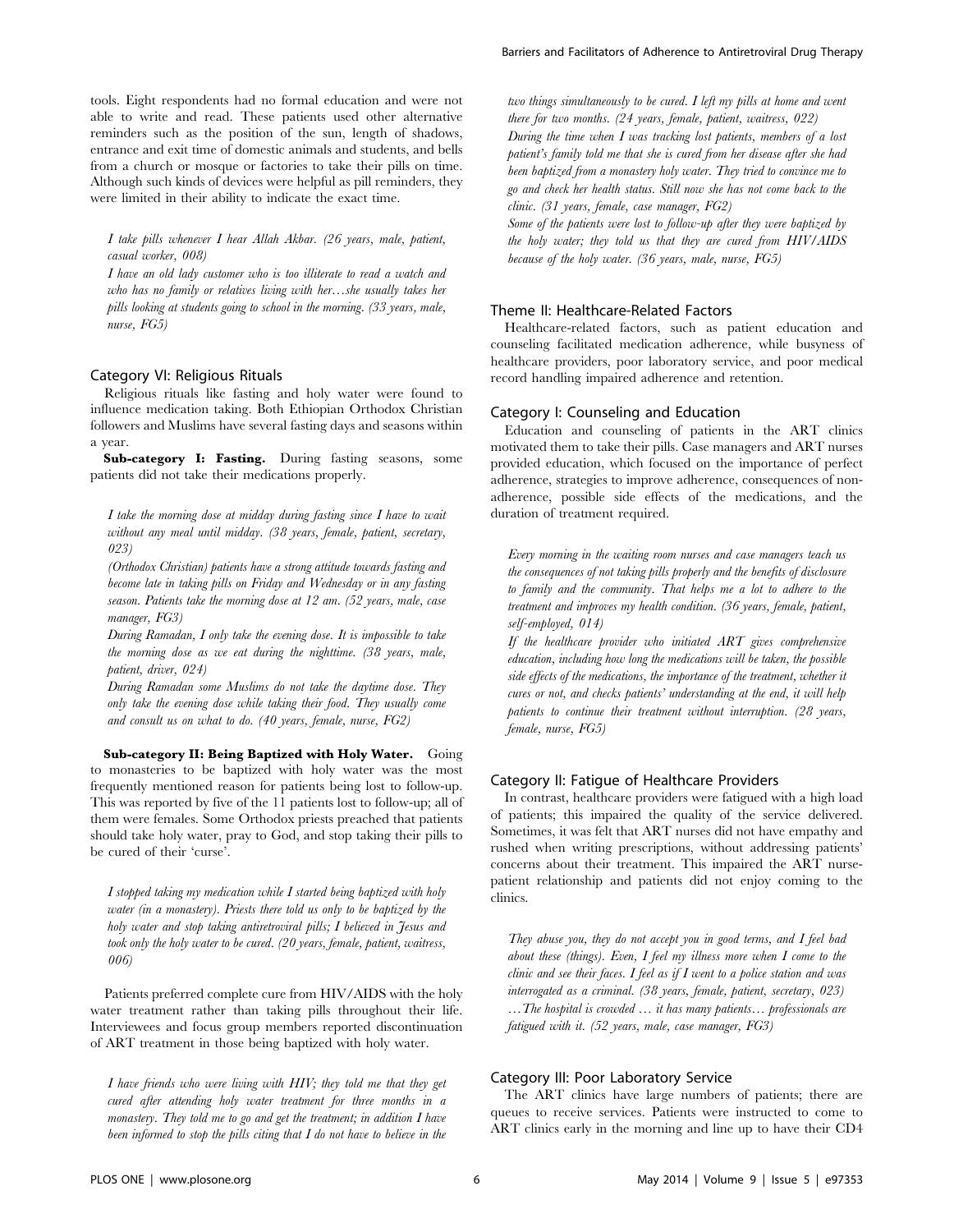counts checked. Some of them were too busy to do so and unable to attend to their treatment properly.

I came (to the ART clinic) early in the morning at 5 am to get a  $CD4$ test. We were forced to struggle with the coldness and thieves at this time. This is the reason why I did not check my CD4 count regularly and attend my treatment properly. (38 years, female, patient, secretary, 023)

The result of CD4 count tests are delayed up to one day after the test; this needs to be corrected. (28 years, female, case manager, FG6)

#### Category IV: Poor Medical Record Handling

Several patients and healthcare providers mentioned that there have been serious problems in handling of patients' medical records in the hospitals. Many patients experienced loss of their medical record and were forced to start a new medical record, losing all their previous data. Sometimes patients were forced to repeat CD4 count measures when the laboratory report was lost from the medical record and was therefore unavailable to inform medical decisions.

My chart was lost from the chart room…the nurse told me to I needed a new chart but I was not voluntary to have a new one…I left the clinic citing the need for my previous documents for prescribing of my medications. (35 years, male, patient, self-employed, 002) There is problem of chart loss. Sometimes you find the empty cover of the chart while all the documents are lost. Patients were forced to repeat CD4 tests as a result. (36 years, female, case manager, FG2)

## Theme III: Medication-Related Factors

Improvements of health on ART and medication side effects were the two consistent and contrasting themes related to medication. Improvement of health on ART facilitated adherence to HIV medication, while medication side effects was among the reasons for patients to be non-adherent or lost to follow-up.

## Category I: Improved Health on ART

Most patients had been confirmed as HIV-positive after suffering a long-term sickness. They had seen the devastating effect of HIV on their bodies and had vivid illnesses and stories. A significant improvement of health witnessed soon after initiating ART heightened trust in the medications.

Both patients and providers highlighted being healthy, improved appetite, increased weight and CD4 count, and prolonged lives as positive treatment outcomes. Patients were no longer bedridden, had strength, resumed work, and increased their incomes. These improvements inspired them to continue taking their medicines.

I have decided to be more committed towards the treatment because I have seen the benefits of antiretrovirals. My appetite has improved, I was bedridden, but now  $I$  am healthy and  $I$  usually find myself at the field for work…. I achieved all this because of the pills. Hence, I should not stop taking the pills. (35 years, male, patient, farmer, 016)

... Improvement of health after treatment of OIs, being able to live longer and progressive increments of CD4 counts were the major factors strengthening medication taking. (24 years, male, nurse, FG5)

## Category II: Adverse Effects

Patients who experienced unanticipated and/or intolerable side effects, like nightmares and psychosis, missed doses or discontinued therapy altogether. This was particularly likely among patients who had started ART when asymptomatic as they considered the medications had worsened their health.

I was not conscious (after taking the medications), I was mad, as neighbors told me. I went to a neighbor's house and shouted, calling on a certain woman, blaming her for being evil eye and making me sick. After that I stopped taking the pills. (26 years, female, patient, casual worker, 019)

When I phoned a lost patient who was on TDF/3TC/EFV, for tracking, he told me that he could not come back unless the regimen changed. That was because he had developed nightmares due to the efavirenz. (33 years, male, case manager, FG2)

At the beginning of my treatment, I experienced vomiting. As the result, I missed some doses, until I adapted to the medication. (30 years, female, patient, waitress, 009)

## **Discussion**

We sought to understand the barriers and facilitators that influence adherence in patients taking ART in the Amhara region of Ethiopia. We identified economic constraints as the greatest barrier, with fear of stigma and discrimination, fasting and holy water, poor healthcare services, and medication side effects also interfering. Meanwhile, disclosure of HIV status, social support, use of reminders, life-long projects, counseling and education, and improved health on ART facilitated medication adherence and retention in HIV care. Most of these factors were consistent with the findings reported in other regions of Ethiopia [13,14,15] and elsewhere in resource-limited settings [19,20,21]. However, some of the findings such as migration [22,23,24,25,26], holy water, fasting [19], and traditional time reminders have been rarely reported or not reported at all in other settings. These differences may be attributed to the socio-economic and socio-cultural differences of our study sample. The major findings that had significant impact on adherence including economic constraints, stigma and discrimination, and disclosure of HIV status and the new or the rarely reported findings highlighted above are discussed below.

The two major socio-economic constraints that negatively affected adherence and retention in HIV care in our study were a lack of work, resulting in the need for migration to find a job, and food insecurity. These factors have also been documented in other studies [8,19,22,23,25,26,27,28]. Patients were lost to followup when they migrated to other places either inside or outside Ethiopia to find a job. Migration of Ethiopian youths in large numbers from rural to urban areas of the country to find work, as well as out of the country to the Middle East and sub-Saharan African countries, has been reported by other authors [29,30]. Patients also missed pills and stopped collecting repeat prescriptions from clinics when they could not afford to buy food, or when NGOs stopped supplying food rations. The negative impact of food insecurity on adherence has also been recognized in other studies conducted in sub-Saharan Africa [8,27,28]. Lack of job opportunities and food insecurity, while not exceptional to patients with HIV/AIDS, were exacerbated by the co-existence of other HIV-associated challenges such as stigma and discrimination, reduced physical activity, medication schedules, and indirect treatment costs. Proactive strategies to improve access to jobs and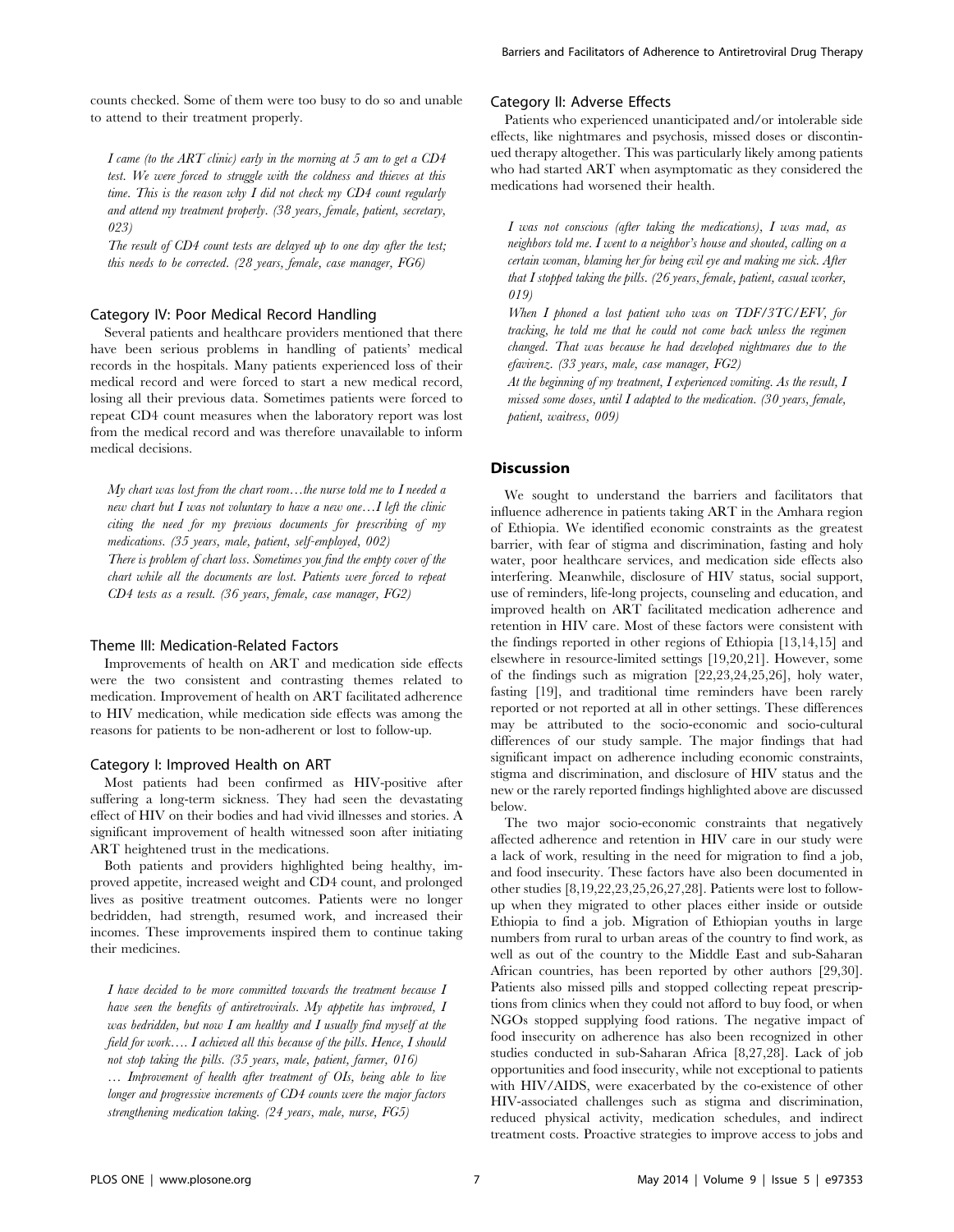food security for patients taking ART are required in Ethiopia. Both governmental and non-governmental organizations need to work in coordination to address the multilayered disadvantages in patients receiving ART.

Socio-cultural factors, such as stigma and discrimination and religious rituals, also had undesirable effects on medication adherence and remaining in care in this sample. Stigmatization and discrimination are complex socio-cultural phenomena that arise from the perception that a person with HIV/AIDS has unwanted qualities, thus reducing him in the eye of society [31]. Perceived stigma (felt stigma) and discrimination and lack of privacy to take and collect medication hindered adherence to ART in this study; these factors were also identified in other sub-Saharan and Far-East Asian studies [19,32,33,34,35,36]. As reported by other authors [26], patients in this study had concerns about being stigmatized and losing their jobs if their HIV status was discovered when they took pills in front of work colleagues or asked permission from their employers to collect medications at appointment dates. Seeking treatment at health facilities far away from home to hide their HIV status from family and colleagues is consistent with findings of other qualitative studies [19,37].

A multi-faceted intervention, including information provision, skill building, counselling and facilitating interaction between people with HIV/AIDS and the community, has the potential to reduce stigma and improve ART adherence and retention in care [38,39,40]. A systematic review by Stangl et al. reported that there was a lack of effective stigma reduction strategies that could be implemented on a large scale [38]. Tackling stigma and discrimination at multiple levels might also improve patients' abilities to adhere to ART treatment and continue presenting for medical care in Ethiopia.

Religious beliefs are complex cultural concepts and influenced patients' treatment with antiretrovirals in our sample of study; this has been reported elsewhere [19,41,42]. The Ethiopian Orthodox Church does not allow eating until midday every Wednesday and Friday, as well as in fasting seasons such as Flseta and Worha-Tsom. Similarly, Muslims do not eat during the daytime in Ramadan. Patients miss or delay medications to fulfill these religious obligations. Going to monasteries to be baptized with holy water was found to be the most important reason for patients being lost to follow-up in this study. Another study in Ethiopia has also found seeking traditional treatment and/or holy water treatment to be the most important reason for patients being lost to follow-up care [43]. Stakeholders, governmental and nongovernmental, should work with religious authorities to reduce the negative impact of fasting and holy water on medication-taking.

Disclosure of HIV status, social support, and use of reminders were identified as important facilitators of adherence in this study; other studies have reported similar findings [19,44,45,46,47,48,49,50]. Case managers and ART nurses encouraged patients to disclose their HIV status to family members or close friends who can provide them social support, reminders about pills, financial assistance, and emotional backing to facilitate medication taking in our study and elsewhere [7,20,51,52]. Case managers at the clinics are also working to deliver emotional support and resolve patients' problem based on their experiences living with HIV. Intervention studies reported that integration of dialogue and thinking about what needs to be done prior to disclosure, role-playing, and behavioral exercise were more effective than separate interventions in promoting disclosure [53,54]. There appears to be a role for these types of interventions to enhance disclosure of HIV status and therefore aid in the achievement of optimal adherence and retention in care in Ethiopian patients taking ART as well.

One facilitator of medication adherence was the use of electronic devices, such as mobile phones and alarms. These have the advantage of reminding patients of their medication times without the need for disclosure of their HIV status to others. Access to mobile phones is increasing in Ethiopia [55] and setting alarm tones on mobile phones helped patients to remember to take pills. Randomized controlled trials in Kenya reported a mobile phone short message service improved adherence to ART treatment and retention in medical care [49,50]. Healthcare providers need to use the opportunity of increasing access to mobile phones in the local area [55] for improving patients' adherence to HIV medication. Illiterate patients used the position of the sun, entrance and exit time of students, and the bell or sound of prayer time as their reminder to take pills. This finding is unique; no other studies have reported the use of the aforementioned traditional ways of time measuring for taking pills. Given many Ethiopian HIV-positive patients are illiterate [56] and depend on traditional ways of time counting, which do not measure point to point medication time and influenced by many factors, the healthcare providers need to train patients how to use the simple electronic reminder devices to improve adherence.

#### Strengths and Limitations

One of the primary strengths of this study was the use of multiple data sources including focus group discussions and semistructured interviews, involving patients on ART, ART nurses, and case managers across two sites. Almost all participants accepted our offer and were involved in the study; the nonresponse rate was very low. This may have been due to scarcity of this kind of research in our region of Ethiopia, and thus this research gave an opportunity for participants to share their experiences of ART. Both patients, who were adherent and nonadherent, including those who had been lost to follow-up from ART clinics, were included in this study.

The study has some limitations. People who were picking up medications for someone else were not included in this study. Moreover, patients who were bedridden or with psychiatric or other problems who were not able to attend ART clinics at the times of data collection were not interviewed.

## Conclusion

Scale-up of treatment and care for patients with HIV/AIDS in sub-Saharan Africa has been a decisive clinical achievement. The full benefit of the scale-up cannot be realized without achieving long-term optimal adherence and retention in care. In this study we found that economic constraints, perceived stigma and discrimination, fasting, holy water, and poor healthcare services hamper adherence to ART and retention in care. Conversely, disclosure of HIV status, social support, use of reminder aids, having life-long projects, and patient education and counseling facilitated adherence and retention in care. International studies have demonstrated that interventions directed at many of these factors have encouraged patients to achieve optimal adherence and remain in care. Interventions integrating enhanced treatment access with improved job and food security, supporting healthcare providers, development of social policies, and cooperation between various agencies are required to facilitate optimal adherence to ART, retention in care, and improved patient outcomes.

# Acknowledgments

The authors would like to thank nurses and case managers in both Felege-Hiwot and Gondar University Hospitals for assisting during recruitment.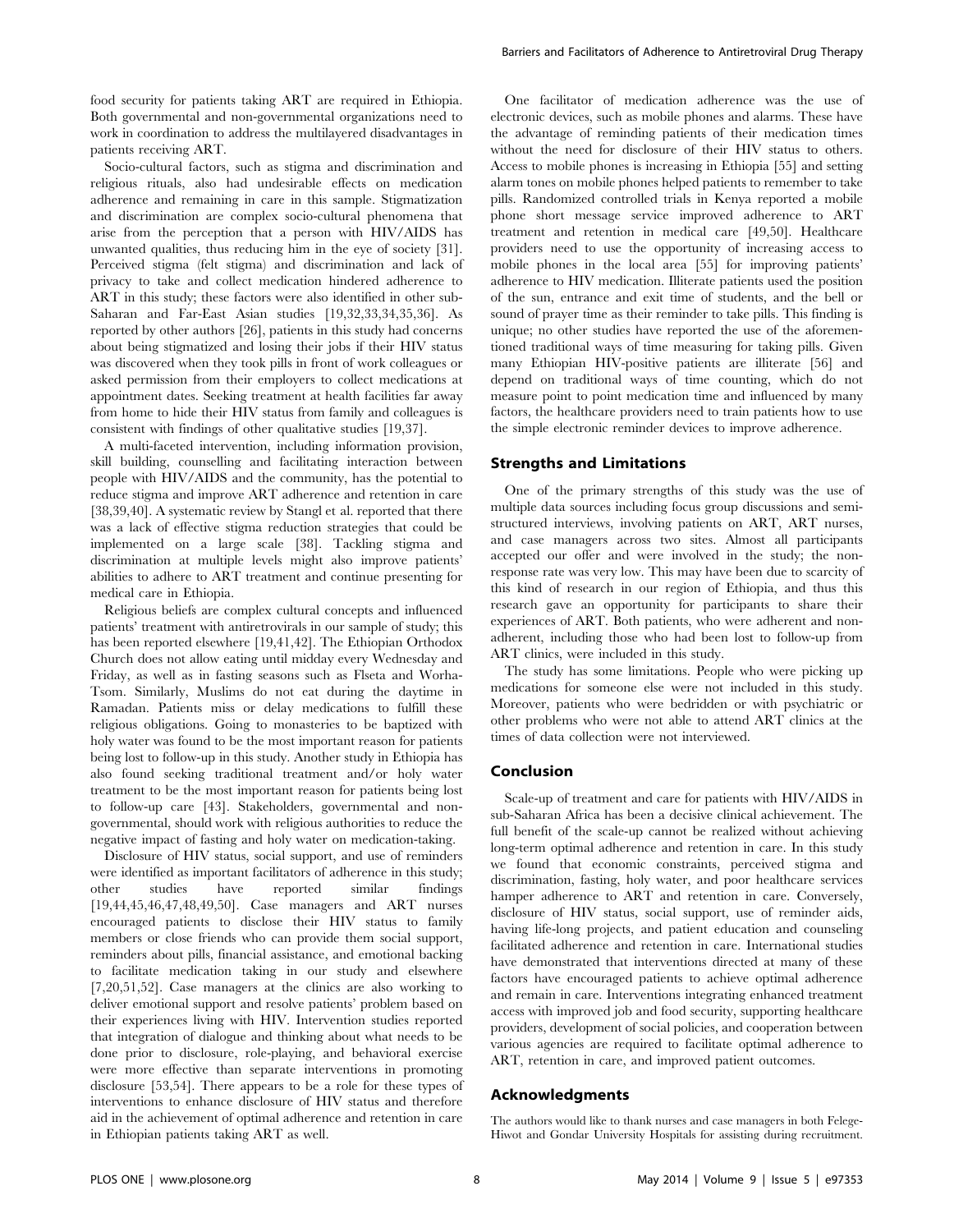The authors also acknowledge Mr Endalkachew Admassie (B Pharm MSc) and Dr Nibret Asrade (PhD), Bahir-Dar University, for their contribution during translation and data analysis.

#### References

- 1. Ethiopian Federal Ministry of Health HIV/AIDS Prevention and Control office (HAPCO) (2012) Country progress report in HIV/AIDS response. Addis Ababa: Ethiopian Federal Ministry of Health HIV/AIDS Prevention and Control office.
- 2. Cramer JA, Roy A, Burrell A, Fairchild CJ, Fuldeore MJ, et al. (2008) Medication compliance and persistence: terminology and definitions. Value Health 11: 44–47.
- 3. Kobin AB, Sheth NU (2011) Levels of adherence required for virologic suppression among newer antiretroviral medications. Ann Pharmacother 45: 372–379.
- 4. Paterson DL, Swindells S, Mohr J, Brester M, Vergis EN, et al. (2000) Adherence to protease inhibitor therapy and outcomes in patients with HIV infection. Ann Intern Med 133: 21–30.
- 5. Curioso WH, Kepka D, Cabello R, Segura P, Kurth AE (2010) Understanding the facilitators and barriers of antiretroviral adherence in Peru: a qualitative study. BMC Public Health 10: 13.
- 6. Patel S, Baxi RK, Patel SN, Golin CE, Mehta M, et al. (2012) Perceptions regarding barriers and facilitators to combination antiretroviral therapy adherence among people living with HIV/AIDS in Gujarat, India: a qualitative study. Indian J Sex Transm Dis 33: 107–111.
- 7. Portelli MS, Tenni B, Kounnavong S, Chanthivilay P (2012) Barriers to and facilitators of adherence to antiretroviral therapy among people living with HIV in Lao PDR: a qualitative study. Asia Pac J Public Health.
- 8. Palar K, Martin A, Oropeza Camacho ML, Derose KP (2013) Livelihood experiences and adherence to HIV antiretroviral therapy among participants in a food assistance pilot in Bolivia: a qualitative study. PLoS One 8: e61935.
- 9. Vyankandondera J, Mitchell K, Asiimwe-Kateera B, Boer K, Mutwa P, et al. (2013) Antiretroviral therapy drug adherence in Rwanda: Perspectives from patients and healthcare workers using a mixed-methods approach. AIDS Care.
- 10. Bezabhe WM, Peterson GM, Bereznicki L, Chalmers L, Gee P (2013) Adherence to antiretroviral drug therapy in adult patients who are HIV-positive in Northwest Ethiopia: a study protocol. BMJ Open 3: e003559.
- 11. Assefa Y, Kiflie A, Tesfaye D, Mariam DH, Kloos H, et al. (2011) Outcomes of antiretroviral treatment program in Ethiopia: Retention of patients in care is a major challenge and varies across health facilities. BMC Health Serv Res 11: 81.
- 12. Mamo W, Yemane B, Alemayehu W, Yigzaw K, Ermias D (2012) High loss to follow-up and early mortality create substantial reduction in patient retention at antiretroviral treatment program in Northwest Ethiopia. ISRN AIDS 2012.
- 13. Balcha TT, Jeppsson A, Bekele A (2011) Barriers to antiretroviral treatment in Ethiopia: a qualitative study. J Int Assoc Physicians AIDS Care (Chic) 10: 119– 125.
- 14. Gusdal AK, Obua C, Andualem T, Wahlstrom R, Tomson G, et al. (2009) Voices on adherence to ART in Ethiopia and Uganda: a matter of choice or simply not an option? AIDS Care 21: 1381–1387.
- 15. Lifson AR, Demissie W, Tadesse A, Ketema K, May R, et al. (2013) Barriers to retention in care as perceived by persons living with HIV in rural Ethiopia: focus group results and recommended strategies. J Int Assoc Provid AIDS Care 12: 32–38.
- 16. Amhara HIV/AIDS Prevention and Control Coordination Office (HAPCO) (2013) HIV facts and figures-Amhara.
- 17. Ethiopian Central Statistical Agency (2012) Population 2011. Addis Ababa: Central Statistical Agency
- 18. Corbin J, Strauss A (1990) Grounded theory research: procedures, canons and evaluative criteria. Zeitschrift Fur Soziologie 19: 418–427.
- 19. Wasti SP, Simkhada P, Randall J, Freeman JV, van Teijlingen E (2012) Factors influencing adherence to antiretroviral treatment in Nepal: a mixed-methods study. PLoS One 7: e35547.
- 20. Wasti SP, van Teijlingen E, Simkhada P, Randall J, Baxter S, et al. (2012) Factors influencing adherence to antiretroviral treatment in Asian developing countries: a systematic review. Trop Med Int Health 17: 71–81.
- 21. Merten S, Kenter E, McKenzie O, Musheke M, Ntalasha H, et al. (2010) Patient-reported barriers and drivers of adherence to antiretrovirals in sub-Saharan Africa: a meta-ethnography. Trop Med Int Health 15 Suppl 1: 16–33.
- 22. Bygrave H, Kranzer K, Hilderbrand K, Whittall J, Jouquet G, et al. (2010) Trends in loss to follow-up among migrant workers on antiretroviral therapy in a community cohort in Lesotho. PLoS One 5: e13198.
- 23. Saether ST, Chawphrae U, Zaw MM, Keizer C, Wolffers I (2007) Migrants' access to antiretroviral therapy in Thailand. Trop Med Int Health 12: 999– 1008.
- 24. Lima V, Fernandes K, Rachlis B, Druyts E, Montaner J, et al. (2009) Migration adversely affects antiretroviral adherence in a population-based cohort of HIV/ AIDS patients. Soc Sci Med 68: 1044–1049.
- 25. Weiser S, Wolfe W, Bangsberg D, Thior I, Gilbert P, et al. (2003) Barriers to antiretroviral adherence for patients living with HIV infection and AIDS in Botswana. J Acquir Immune Defic Syndr 34: 281–288.

## Author Contributions

Conceived and designed the experiments: WMB LC LRB GMP MAB DMK. Performed the experiments: WMB. Analyzed the data: WMB MAB. Wrote the paper: WMB.

- 26. Coetzee B, Kagee A, Vermeulen N (2011) Structural barriers to adherence to antiretroviral therapy in a resource-constrained setting: the perspectives of health care providers. AIDS Care 23: 146–151.
- 27. Weiser SD, Palar K, Frongillo EA, Tsai AC, Kumbakumba E, et al. (2013) Longitudinal assessment of associations between food insecurity, antiretroviral adherence and HIV treatment outcomes in rural Uganda. AIDS.
- 28. Musumari PM, Feldman MD, Techasrivichien T, Wouters E, Ono-Kihara M, et al. (2013) ''If I have nothing to eat, I get angry and push the pills bottle away from me'': a qualitative study of patient determinants of adherence to antiretroviral therapy in the Democratic Republic of Congo. AIDS Care.
- 29. Kuschminder K, Andersson L, Siegel M (2012) Profiling Ethiopian migration: a comparison of characteristics of Ethiopian migrants to Africa, the middle east and the north. Center of African Studies(CEA)/ISCTE-IUL, University Institute of Lisbon, Lisbon.
- 30. Gibson MA, Gurmu E (2012) Rural to urban migration is an unforeseen impact of development intervention in Ethiopia. PLoS One 7: e48708.
- 31. Malcolm A, Aggleton P, Bronfman M, Galvão J, Mane P, et al. (1998) HIVrelated stigmatization and discrimination: Its forms and contexts. Critical Public Health 8: 347–370.
- 32. Mutwa PR, Van Nuil JI, Asiimwe-Kateera B, Kestelyn E, Vyankandondera J, et al. (2013) Living situation affects adherence to combination antiretroviral therapy in HIV-infected adolescents in Rwanda: a qualitative study. PLoS One 8: e60073.
- 33. Mengistu Z, Chere A (2012) Adherence to antiretroviral therapy and its associated factors among people living with HIV/AIDS in Addis Ababa, Ethiopia. Ethiop Med J 50: 355–361.
- 34. Negash T, Ehlers V (2013) Personal factors influencing patients' adherence to ART in Addis Ababa, Ethiopia. J Assoc Nurses AIDS Care 24: 530–538.
- 35. Peltzer K, Ramlagan S (2011) Perceived stigma among patients receiving antiretroviral therapy: a prospective study in KwaZulu-Natal, South Africa. AIDS Care 23: 60–68.
- 36. Gonzalez JS, Penedo FJ, Llabre MM, Duran RE, Antoni MH, et al. (2007) Physical symptoms, beliefs about medications, negative mood, and long-term HIV medication adherence. Ann Behav Med 34: 46–55.
- 37. Adeneye AK, Adewole TA, Musa AZ, Onwujekwe D, Odunukwe NN, et al. (2006) Limitations to access and use of antiretroviral therapy (ART) among HIV positive persons in Lagos, Nigeria. World Health Popul 8: 46–56.
- 38. Stangl AL, Lloyd JK, Brady LM, Holland CE, Baral S (2013) A systematic review of interventions to reduce HIV-related stigma and discrimination from 2002 to 2013: how far have we come? J Int AIDS Soc 16: 18734.
- 39. Katz IT, Ryu AE, Onuegbu AG, Psaros C, Weiser SD, et al. (2013) Impact of HIV-related stigma on treatment adherence: systematic review and metasynthesis. J Int AIDS Soc 16: 18640.
- 40. Brown L, Macintyre K, Trujillo L (2003) Interventions to reduce HIV/AIDS stigma: what have we learned? AIDS Educ Prev 15: 49–69.
- 41. Yakasai AM, Muhammad H, Babashani M, Jumare J, Abdulmumini M, et al. (2011) Once-daily antiretroviral therapy among treatment-experienced Muslim patients fasting for the month of Ramadan. Trop Doct 41: 233–235.
- 42. Finocchario-Kessler S, Catley D, Berkley-Patton J, Gerkovich M, Williams K, et al. (2011) Baseline predictors of ninety percent or higher antiretroviral therapy adherence in a diverse urban sample: the role of patient autonomy and fatalistic religious beliefs. AIDS Patient Care STDS 25: 103–111.
- 43. Wubshet M, Berhane Y, Worku A, Kebede Y (2013) Death and seeking alternative therapy largely accounted for lost to follow-up of patients on ART in Northwest Ethiopia: a community tracking survey. PLoS One 8: e59197.
- 44. Sasaki Y, Kakimoto K, Dube C, Sikazwe I, Moyo C, et al. (2012) Adherence to antiretroviral therapy (ART) during the early months of treatment in rural Zambia: influence of demographic characteristics and social surroundings of patients. Ann Clin Microbiol Antimicrob 11: 34.
- 45. Stutterheim SE, Shiripinda I, Bos AE, Pryor JB, de Bruin M, et al. (2011) HIV status disclosure among HIV-positive African and Afro-Caribbean people in the Netherlands. AIDS Care 23: 195–205.
- 46. Charurat M, Oyegunle M, Benjamin R, Habib A, Eze E, et al. (2010) Patient retention and adherence to antiretrovirals in a large antiretroviral therapy program in Nigeria: a longitudinal analysis for risk factors. PLoS One 5: e10584.
- 47. Aspeling HE, van Wyk NC (2008) Factors associated with adherence to antiretroviral therapy for the treatment of HIV-infected women attending an urban care facility. Int J Nurs Pract 14: 3–10.
- 48. Olupot-Olupot P, Katawera A, Cooper C, Small W, Anema A, et al. (2008) Adherence to antiretroviral therapy among a conflict-affected population in Northeastern Uganda: a qualitative study. AIDS 22: 1882–1884.
- 49. Pop-Eleches C, Thirumurthy H, Habyarimana JP, Zivin JG, Goldstein MP, et al. (2011) Mobile phone technologies improve adherence to antiretroviral treatment in a resource-limited setting: a randomized controlled trial of text message reminders. AIDS 25: 825–834.